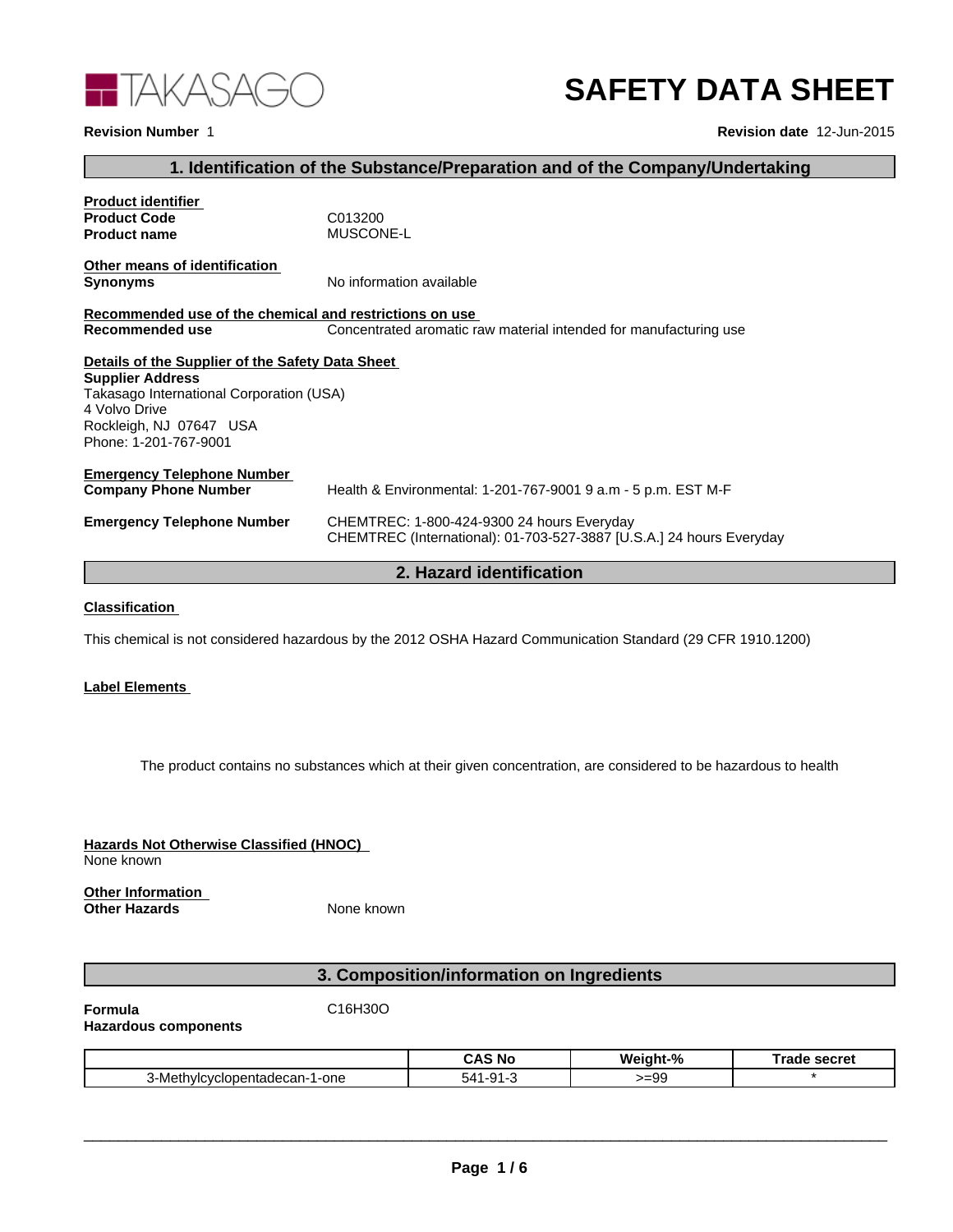## **4. First aid measures**

 $\overline{\phantom{a}}$  ,  $\overline{\phantom{a}}$  ,  $\overline{\phantom{a}}$  ,  $\overline{\phantom{a}}$  ,  $\overline{\phantom{a}}$  ,  $\overline{\phantom{a}}$  ,  $\overline{\phantom{a}}$  ,  $\overline{\phantom{a}}$  ,  $\overline{\phantom{a}}$  ,  $\overline{\phantom{a}}$  ,  $\overline{\phantom{a}}$  ,  $\overline{\phantom{a}}$  ,  $\overline{\phantom{a}}$  ,  $\overline{\phantom{a}}$  ,  $\overline{\phantom{a}}$  ,  $\overline{\phantom{a}}$ 

#### **FIRST AID MEASURES**

| <b>General advice</b>                                                      | When in doubt or if symptoms are observed, get medical advice.                                                                                                       |  |
|----------------------------------------------------------------------------|----------------------------------------------------------------------------------------------------------------------------------------------------------------------|--|
| <b>Inhalation</b>                                                          | Remove casualty to fresh air and keep warm and at rest. In case of respiratory tract<br>irritation, consult a physician.                                             |  |
| <b>Skin Contact</b>                                                        | Change contaminated, saturated clothing. After contact with skin, wash immediately with<br>plenty of water and soap. In case of skin reactions, consult a physician. |  |
| Eye contact                                                                | In case of contact with eyes flush immediately with plenty of flowing water for 10 to 15<br>minutes holding eyelids apart and consult an ophthalmologist.            |  |
| Ingestion                                                                  | If accidentally swallowed rinse the mouth with plenty of water (only if the person is<br>conscious) and obtain immediate medical attention. Do NOT induce vomiting.  |  |
| Self-protection of the first aider                                         | Use personal protection recommended in Section 8.                                                                                                                    |  |
| <b>Most Important Symptoms and Effects, Both Acute and Delayed</b>         |                                                                                                                                                                      |  |
| <b>Symptoms</b>                                                            | No known symptoms to date.                                                                                                                                           |  |
| Indication of Any Immediate Medical Attention and Special Treatment Needed |                                                                                                                                                                      |  |
| Note to physicians                                                         | Treat symptomatically.                                                                                                                                               |  |
| 5. Fire-fighting measures                                                  |                                                                                                                                                                      |  |
|                                                                            |                                                                                                                                                                      |  |

## **Suitable extinguishing media**

Foam. Carbon dioxide (CO2). Dry extinguishing powder.

Large Fire **Large Fire Alcohol resistant foam. Water spray.** 

**Unsuitable extinguishing media** Full water jet.

#### **Specific hazards**

In case of fire may be liberated, Carbon monoxide, Carbon dioxide (CO2), Burning produces heavy smoke, Do not inhale explosion and combustion gases.

#### **Protective equipment and precautions for firefighters**

Wear a self-contained breathing apparatus and chemical protective clothing. Use water spray jet to protect personnel and to cool endangered containers. Move undamaged containers from immediate hazard area if it can be done safely. Collect contaminated fire extinguishing water separately. Do not allow entering drains or surface water.

#### **6. Accidental release measures**

#### **Personal precautions, protective equipment and emergency procedures**

| <b>Personal precautions</b> | Avoid contact with skin, eyes or clothing. Use personal protection recommended in Section   |
|-----------------------------|---------------------------------------------------------------------------------------------|
|                             | 8. Remove all sources of ignition. Provide adequate ventilation as well as local exhaustion |
|                             | at critical locations. See section 7 for more information.                                  |
|                             |                                                                                             |

## **For emergency responders** Use personal protection recommended in Section 8.

#### **Environmental precautions**

Do not allow to enter into soil/subsoil. Do not allow to enter into surface water or drains. Ensure waste is collected and contained.

#### **Methods and material for containment and cleaning up**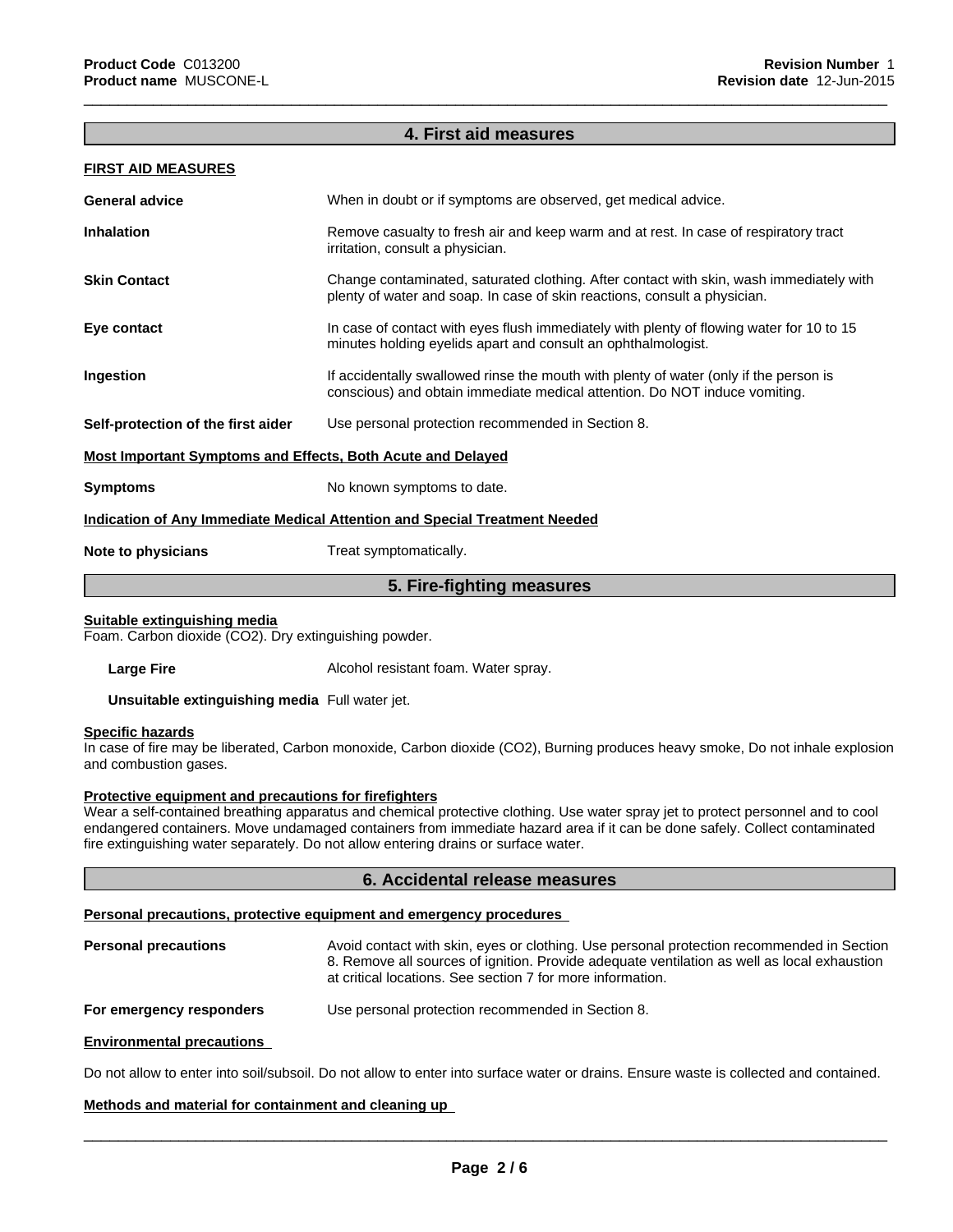| Methods for cleaning up                                      | Clean contaminated surface thoroughly.                                                                                                                                                                                                                                                                                                                                                                                                                                                                                  |
|--------------------------------------------------------------|-------------------------------------------------------------------------------------------------------------------------------------------------------------------------------------------------------------------------------------------------------------------------------------------------------------------------------------------------------------------------------------------------------------------------------------------------------------------------------------------------------------------------|
|                                                              | 7. Handling and Storage                                                                                                                                                                                                                                                                                                                                                                                                                                                                                                 |
| <b>Precautions for Safe Handling</b>                         |                                                                                                                                                                                                                                                                                                                                                                                                                                                                                                                         |
| Advice on safe handling                                      | Avoid contact with skin, eyes or clothing. Wear protective gloves and eye/face protection.<br>See Section 8 for information on appropriate personal protective equipment. Remove all<br>sources of ignition. Provide adequate ventilation as well as local exhaustion at critical<br>locations. Handle and open container with care.                                                                                                                                                                                    |
| Conditions for safe storage, including any incompatibilities |                                                                                                                                                                                                                                                                                                                                                                                                                                                                                                                         |
| <b>Storage Conditions</b>                                    | Keep container tightly closed in a cool, well-ventilated place. Store in a dry place. Protect<br>from direct sunlight. Remove all sources of ignition. Keep away from sources of heat (e.g.<br>hot surfaces), sparks and open flames.                                                                                                                                                                                                                                                                                   |
|                                                              | 8. Exposure Controls/Personal Protection                                                                                                                                                                                                                                                                                                                                                                                                                                                                                |
| <b>Control Parameters</b>                                    |                                                                                                                                                                                                                                                                                                                                                                                                                                                                                                                         |
| <b>Exposure guidelines</b>                                   | This product does not contain any substances with occupational exposure limits established<br>by OSHA under 29 CFR 1910 subpart Z, ACGIH or NIOSH.                                                                                                                                                                                                                                                                                                                                                                      |
| <b>Appropriate Engineering Controls</b>                      |                                                                                                                                                                                                                                                                                                                                                                                                                                                                                                                         |
| <b>Engineering Controls</b>                                  | Provide adequate ventilation as well as local exhaustion at critical locations. Do not subject<br>to unnecessarily high temperatures during processing.                                                                                                                                                                                                                                                                                                                                                                 |
|                                                              | Individual protection measures, such as personal protective equipment                                                                                                                                                                                                                                                                                                                                                                                                                                                   |
| <b>Eye/face protection</b>                                   | Eye glasses with side protection.                                                                                                                                                                                                                                                                                                                                                                                                                                                                                       |
| <b>Hand Protection</b>                                       | Wear chemically resistant gloves in combination with 'basic' employee training.                                                                                                                                                                                                                                                                                                                                                                                                                                         |
| Skin and body protection                                     | Wear appropriate personal protective clothing to prevent skin contact.                                                                                                                                                                                                                                                                                                                                                                                                                                                  |
| <b>Respiratory protection</b>                                | No protective equipment is needed under normal use conditions. If exposure limits are<br>exceeded or irritation is experienced, NIOSH/MSHA approved respiratory protection should<br>be worn.                                                                                                                                                                                                                                                                                                                           |
| <b>General Hygiene Considerations</b>                        | Handle in accordance with good industrial hygiene and safety practice. Wash hands before<br>breaks and after work. Do not eat, drink or smoke when using this product.                                                                                                                                                                                                                                                                                                                                                  |
| <b>FEMA Statement</b>                                        | This product does not contain any substances at ≥0.1% listed as High Priority in Table 1 of<br>the Flavor and Extract Manufacturers Association of the United States Respiratory Health<br>and Safety in the Flavor Manufacturing Workplace (2012 edition)<br>This product does not contain any substances at ≥1.0% listed as Low Priority in Table 1 of<br>the Flavor and Extract Manufacturers Association of the United States Respiratory Health<br>and Safety in the Flavor Manufacturing Workplace (2012 edition) |

 $\overline{\phantom{a}}$  ,  $\overline{\phantom{a}}$  ,  $\overline{\phantom{a}}$  ,  $\overline{\phantom{a}}$  ,  $\overline{\phantom{a}}$  ,  $\overline{\phantom{a}}$  ,  $\overline{\phantom{a}}$  ,  $\overline{\phantom{a}}$  ,  $\overline{\phantom{a}}$  ,  $\overline{\phantom{a}}$  ,  $\overline{\phantom{a}}$  ,  $\overline{\phantom{a}}$  ,  $\overline{\phantom{a}}$  ,  $\overline{\phantom{a}}$  ,  $\overline{\phantom{a}}$  ,  $\overline{\phantom{a}}$ 

# **9. Physical and Chemical Properties**

# **Information on basic physical and chemical properties**

| Appearance            | Liauid                   |  |
|-----------------------|--------------------------|--|
| Color                 | Colorless to pale yellow |  |
| Odor                  | musk, animalic, powdery  |  |
| <b>Odor threshold</b> | No data available        |  |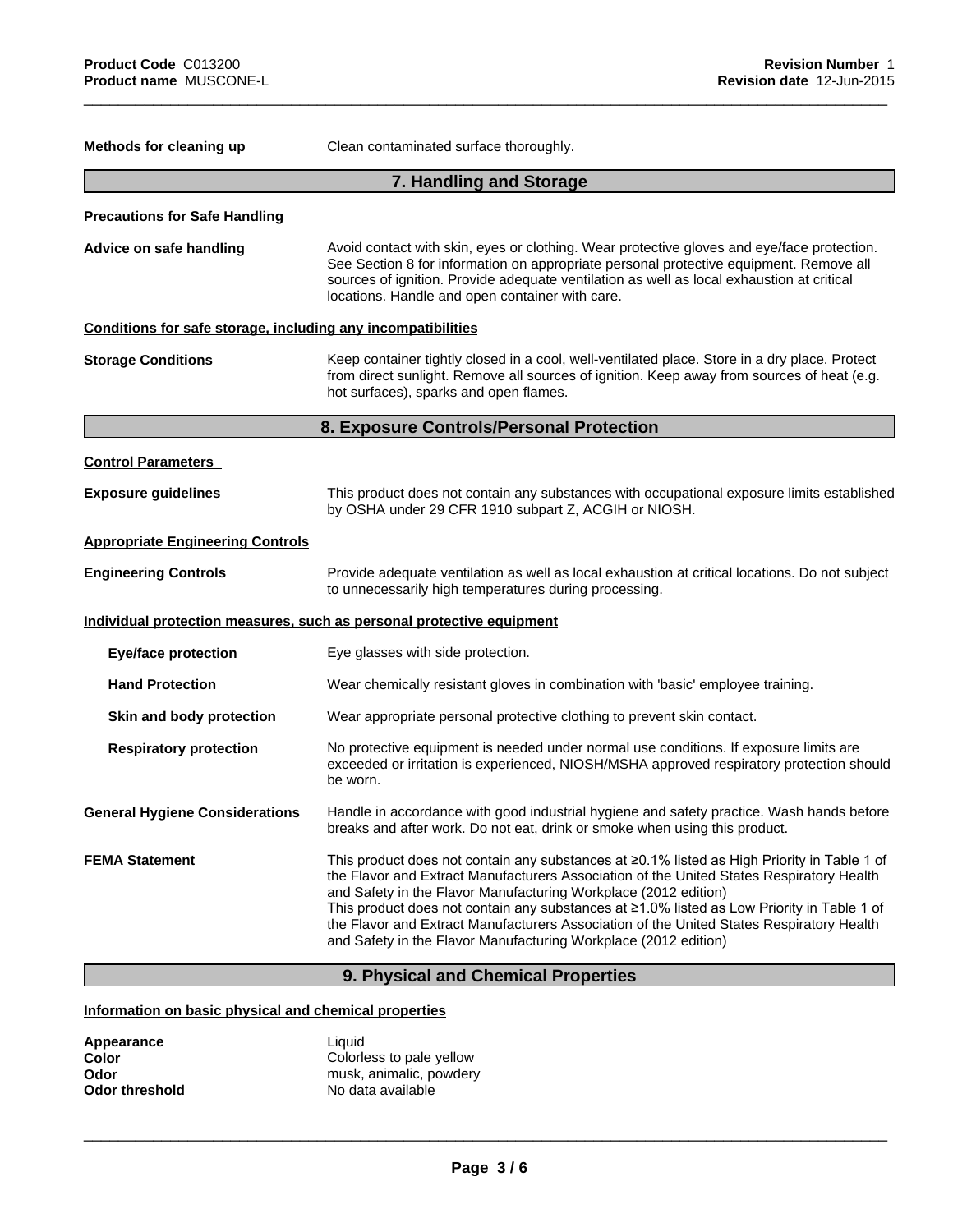| <b>Property</b>                     | <b>VALUES</b>                               | Remarks • Method |
|-------------------------------------|---------------------------------------------|------------------|
| рH                                  | No data available                           |                  |
| Melting point / freezing point      | No data available                           |                  |
| Boiling point / boiling range       | No data available                           |                  |
| <b>Flash Point</b>                  | > 100 °C / > 212 °F                         | Closed cup       |
| <b>Evaporation rate</b>             | No data available                           |                  |
| Flammability (solid, gas)           | No data available                           |                  |
| <b>Flammability Limit in Air</b>    |                                             |                  |
| <b>Upper Flammability Limit</b>     | No data available                           |                  |
| <b>Lower Flammability Limit</b>     | No data available                           |                  |
| Vapor pressure                      | $0.00025$ mmHg@20 $^{\circ}$ C (calculated) |                  |
| <b>Vapor Density</b>                | No data available                           |                  |
| <b>Relative Density</b>             | $0.913 - 0.923$ (D25°C/25°C)                |                  |
| <b>Relative Density</b>             | No data available                           |                  |
| <b>Water Solubility</b>             | No data available                           |                  |
| <b>Solubility in Other Solvents</b> | No data available                           |                  |
| <b>Partition coefficient</b>        | $log$ Kow = 5.96 (calculated)               |                  |
| <b>Autoignition Temperature</b>     | No data available                           |                  |
| <b>Decomposition temperature</b>    | No data available                           |                  |
| <b>Kinematic viscosity</b>          | No data available                           |                  |
| <b>Dynamic viscosity</b>            | No data available                           |                  |
| <b>Explosive Properties</b>         | No data available                           |                  |
| <b>Oxidizing Properties</b>         | No data available                           |                  |
| <b>Other Information</b>            |                                             |                  |
| <b>Molecular weight</b>             | 238.42                                      |                  |
| <b>Refractive Index</b>             | 1.476-1.482 (n20 $^{\circ}$ C/D)            |                  |

## **10. Stability and Reactivity**

 $\overline{\phantom{a}}$  ,  $\overline{\phantom{a}}$  ,  $\overline{\phantom{a}}$  ,  $\overline{\phantom{a}}$  ,  $\overline{\phantom{a}}$  ,  $\overline{\phantom{a}}$  ,  $\overline{\phantom{a}}$  ,  $\overline{\phantom{a}}$  ,  $\overline{\phantom{a}}$  ,  $\overline{\phantom{a}}$  ,  $\overline{\phantom{a}}$  ,  $\overline{\phantom{a}}$  ,  $\overline{\phantom{a}}$  ,  $\overline{\phantom{a}}$  ,  $\overline{\phantom{a}}$  ,  $\overline{\phantom{a}}$ 

## **Reactivity**

None under normal use conditions.

#### **Chemical Stability**

Stable under normal conditions. Stable under recommended storage conditions.

## **Possibility of Hazardous Reactions**

None under normal processing.

#### **Conditions to Avoid**

Extremes of temperature and direct sunlight. Do not heat closed containers.

#### **Incompatible Materials**

Strong oxidizing agents. Strong acids. Strong bases.

## **Hazardous Decomposition Products**

None under normal use.

## **11. Toxicological Information**

## **Information on Likely Routes of Exposure**

| <b>Product Information</b> | No data available. |
|----------------------------|--------------------|
| Inhalation                 | No data available. |
| Eye contact                | No data available. |
| <b>Skin Contact</b>        | No data available. |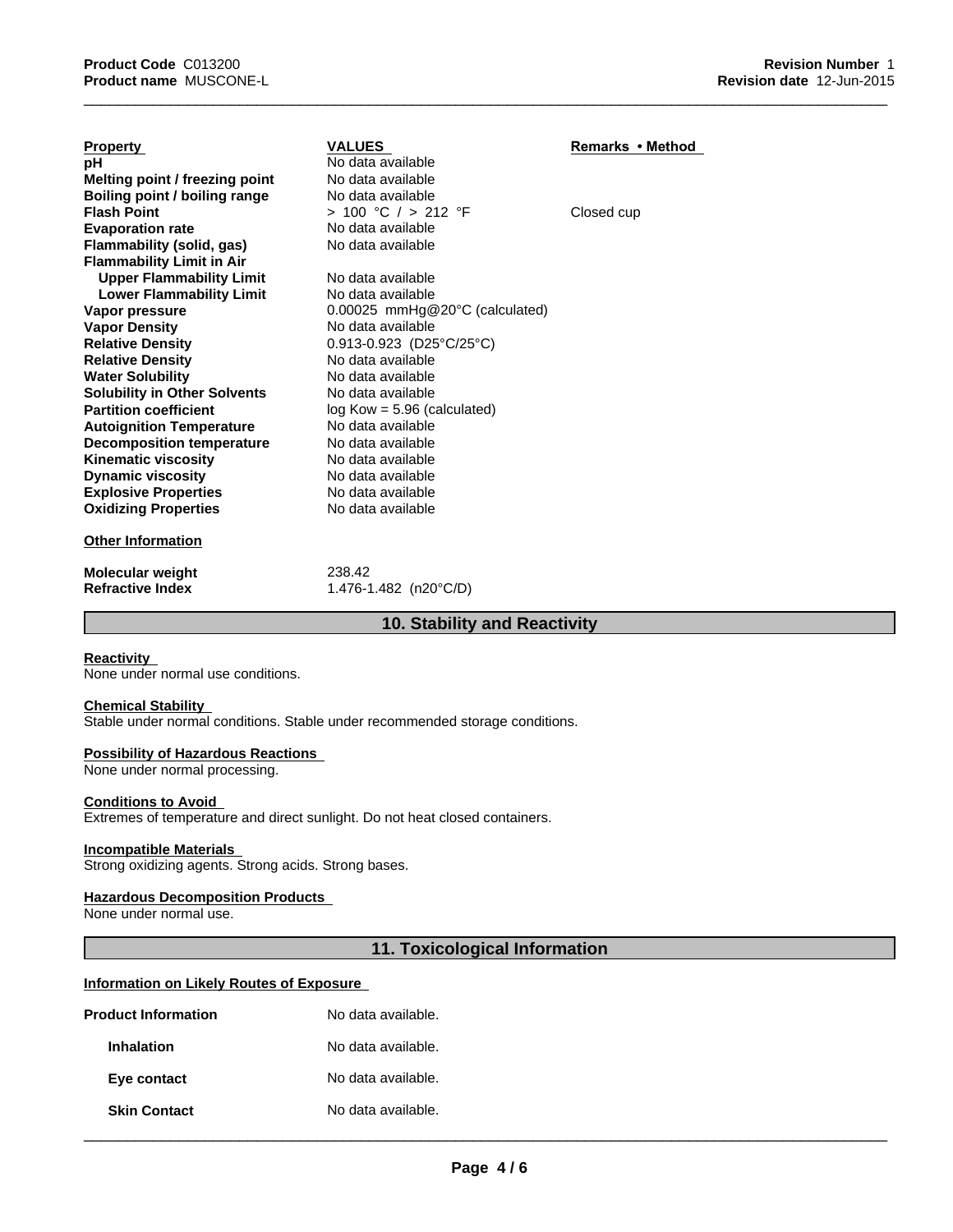| Ingestion                                                        | No data available.                                                                                                                                                                  |
|------------------------------------------------------------------|-------------------------------------------------------------------------------------------------------------------------------------------------------------------------------------|
| <b>Information on Toxicological Effects</b>                      |                                                                                                                                                                                     |
| <b>Symptoms</b>                                                  | No information available.                                                                                                                                                           |
|                                                                  | Delayed and immediate effects as well as chronic effects from short and long-term exposure                                                                                          |
| <b>Skin Corrosion/Irritation</b>                                 | A 48-hour closed patch test conducted on humans at 30% resulted in no effects. Material<br>was observed to be irritating when 5 g/kg was applied during a rabbit dermal LD50 study. |
| <b>Sensitization</b><br><b>Mutagenic effects</b>                 | A human maximization test conducted at 30% resulted in no effects.<br>No information available.                                                                                     |
| Carcinogenicity                                                  | This product does not contain any carcinogens or potential carcinogens as listed by OSHA,<br>IARC or NTP.                                                                           |
| <b>Reproductive Toxicity</b>                                     | No information available.                                                                                                                                                           |
| <b>STOT - Single Exposure</b><br><b>STOT - Repeated Exposure</b> | No information available.                                                                                                                                                           |
| <b>Subchronic toxicity</b>                                       | A 30 day oral gavage study conducted on rats resulted in no effects at doses up to<br>1000mg/kg.                                                                                    |
| <b>Aspiration Hazard</b>                                         | No information available.                                                                                                                                                           |
| <b>Numerical Measures of Toxicity - Product Information</b>      |                                                                                                                                                                                     |
| Oral LD50                                                        | > 5000 mg/kg (rats)                                                                                                                                                                 |
| <b>Dermal LD50</b>                                               | $> 5000$ mg/kg (rabbit)                                                                                                                                                             |
|                                                                  | 12. Ecological Information                                                                                                                                                          |
| <b>Ecotoxicity</b>                                               | No information available                                                                                                                                                            |
| <b>Persistence and Degradability</b>                             | No information available.                                                                                                                                                           |
| <b>Bioaccumulation</b>                                           | No information available                                                                                                                                                            |
| <b>Other Adverse Effects</b>                                     | No information available                                                                                                                                                            |
|                                                                  | <b>13. Disposal Considerations</b>                                                                                                                                                  |
| <b>Waste Treatment Methods</b>                                   |                                                                                                                                                                                     |
| Waste disposal method                                            | Dispose of in accordance with local regulations.                                                                                                                                    |
| <b>Contaminated Packaging</b>                                    | Do not reuse container.                                                                                                                                                             |
|                                                                  | 14. Transport Information                                                                                                                                                           |
|                                                                  |                                                                                                                                                                                     |
| <b>DOT</b> Non-bulk Packaging                                    |                                                                                                                                                                                     |
| UN/ID no<br><b>Proper Shipping Name</b>                          | Not regulated<br>Not regulated                                                                                                                                                      |
| <b>Hazard class</b>                                              | Not regulated                                                                                                                                                                       |
| Packing group                                                    | Not regulated                                                                                                                                                                       |
| <b>Marine Pollutant</b>                                          | Not applicable                                                                                                                                                                      |
| <b>Air transport</b>                                             |                                                                                                                                                                                     |
| UN/ID no<br><b>Proper Shipping Name</b>                          | Not regulated<br>Not regulated                                                                                                                                                      |
| <b>Hazard class</b>                                              | Not regulated                                                                                                                                                                       |
| <b>Packing group</b>                                             | Not regulated                                                                                                                                                                       |

 $\overline{\phantom{a}}$  ,  $\overline{\phantom{a}}$  ,  $\overline{\phantom{a}}$  ,  $\overline{\phantom{a}}$  ,  $\overline{\phantom{a}}$  ,  $\overline{\phantom{a}}$  ,  $\overline{\phantom{a}}$  ,  $\overline{\phantom{a}}$  ,  $\overline{\phantom{a}}$  ,  $\overline{\phantom{a}}$  ,  $\overline{\phantom{a}}$  ,  $\overline{\phantom{a}}$  ,  $\overline{\phantom{a}}$  ,  $\overline{\phantom{a}}$  ,  $\overline{\phantom{a}}$  ,  $\overline{\phantom{a}}$